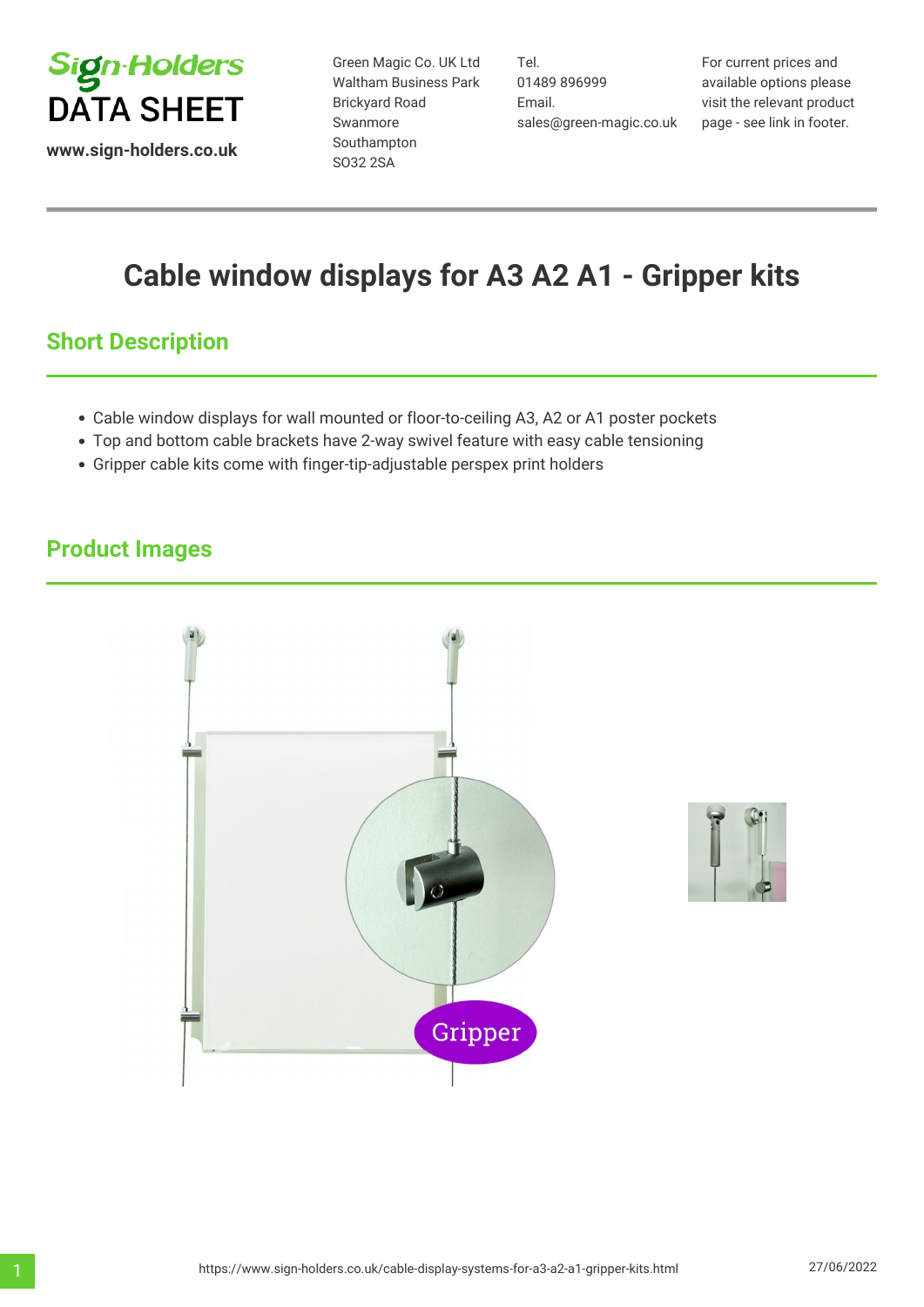### **Cable window display systems for A3, A2 and A1**

Our cable displays for larger poster sizes feature contemporary styling - with unique finger-tip-adjustable silver fittings to secure acrylic holders in A3, A2 and A1 poster sizes. Easy level adjustment is a feature of our Gripper cable kits. (Alternative [kits are available for A4 paper\)](https://www.sign-holders.co.uk/sign-fixings/cable-display-systems/a4-cable-display-gripper-kits.html).

Cable window display systems to display posters are often fitted ceiling to floort, for example in showroom windows. Green Magic cable kits adapt equally to wall displays of A1 advertisements, A2 posters or A3 prints. In each size we supply portrait poster pockets. (Landscape available on longer lead time subject to minimum order quantities - please call)

### **Wall mounted cable systems to display posters**

- Window cable display systems are popular for displaying posters behind the glass in shop windows.
- Our unique swivel brackets attach easily to almost any wall for example above a shop window when the ceiling is not suitable to take a laod bearing fixing. Stylishly designed, these fixings have an inbuilt cable tensioner at the top and convenient cable gripper at the bottom.
- Each kit comes with the required number of fixing brackets and 4m cables to complete the installation. Excess cable can be trimmed after installation.
- The appropriate number of portrait A1, A2 or A3 rigid clear plastic pockets are supplied, the quantity and layout depending on the kit ordered.
- In our **Gripper** kits the small silver side-fixings which attach the pockets to the wires have in-built cable grippers to attach the pocket to the cable. Alternative **Classic** kits require grub screws to be tightened onto the cables.

#### **Floor-to-ceiling installation using these universal kits**

- Thanks to our inventive 2-way cable fixing brackets, the same kit works equally well running from floor to ceiling - often used this way in bank windows, in fashion shops or greetings card retailers.
- The bottom cable anchor point could be secured to the floor with the top attached to the wall above a window - our system is very adaptable, as well as being very attractively styled and excellent value.

**Successful installation** requires competent DIY skills OR can be left to a qualified trades person. Please refer to the Assembly and Installation section on this page for futher guidance.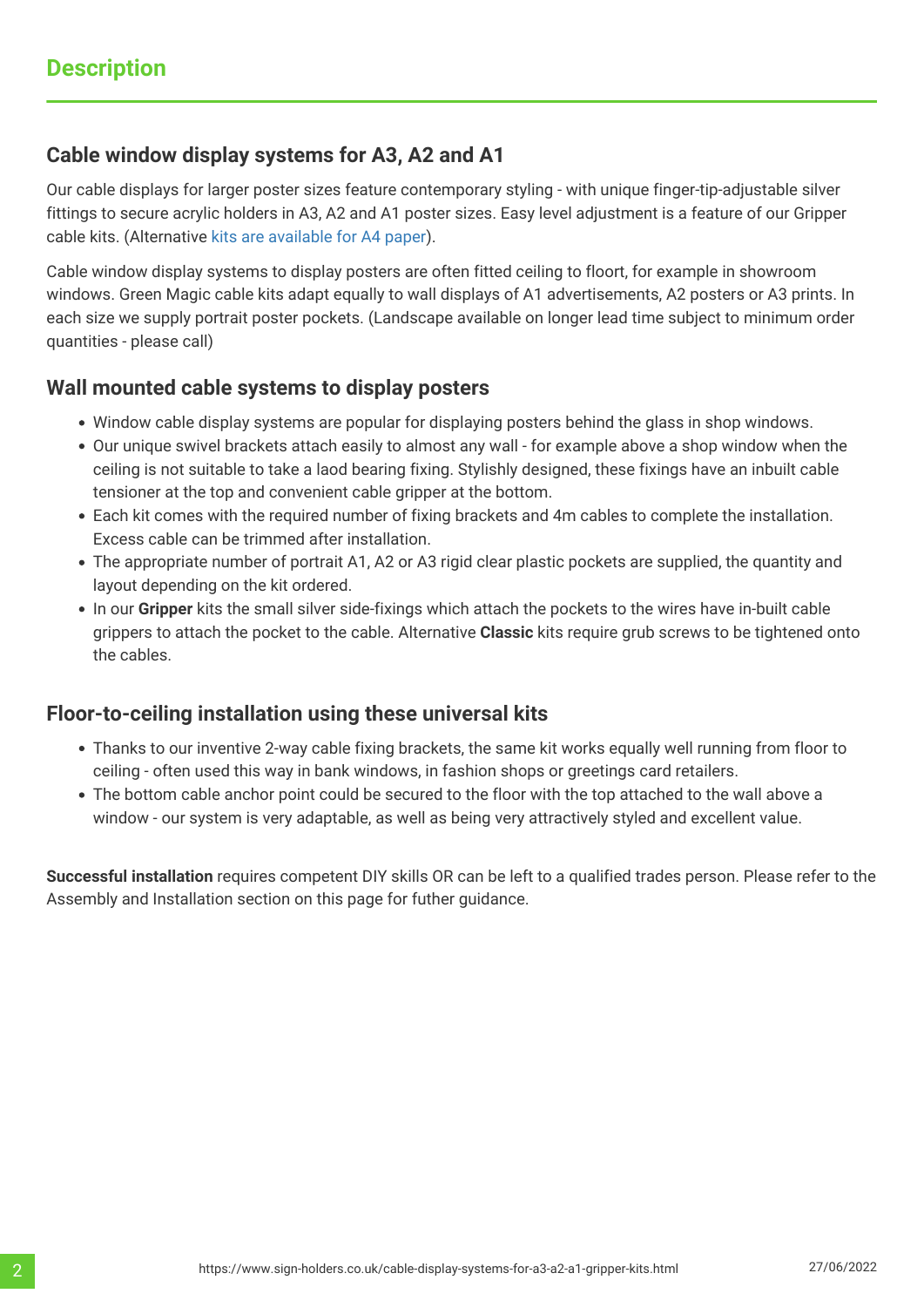| <b>More Information</b>   | <b>Gripper versus Classic cable kits</b><br>The kits on this page are our Gripper cable display kits<br>which are convenient for adjusting the position of pockets.<br>In our Gripper kits height adjustment is achieved with a<br>push button device built into the side fittings.<br>With our Classic kits the side fittings to secure A4 acrylic<br>pockets onto the wires attach using two gub screws - one<br>to hold the acrylic pocket and the other to attach the<br>pocket to the cable and set the height. View Classic Kits,<br>which are slightly cheaper with especially unobtrusive side<br>fixings.                                                                                                                                                                                                                                                                                                                              |
|---------------------------|-------------------------------------------------------------------------------------------------------------------------------------------------------------------------------------------------------------------------------------------------------------------------------------------------------------------------------------------------------------------------------------------------------------------------------------------------------------------------------------------------------------------------------------------------------------------------------------------------------------------------------------------------------------------------------------------------------------------------------------------------------------------------------------------------------------------------------------------------------------------------------------------------------------------------------------------------|
| <b>Product Dimensions</b> | Space required to install a cable display system<br>with 2 or 3 bays<br>The width depends on the size of pockets ordered and the<br>number bays. Multiply the nominal pocket width by the<br>number of bays. The nominal width makes an allowance<br>for cable fittings and visual clearance.<br>A3 nominal width: 40 cm<br>A2 nominal width: 50 cm<br>A1 nominal width: 70 cm<br>The height is very flexible as the supplied cables are 4m<br>long (the average room is about 3m high) and the pockets<br>can be positioned anywhere up and down the cables.<br>However please consider readability: poster pockets below<br>knee height or above head height are not going to be easy<br>to read.<br><b>Setting out dimensions</b><br>Exact setting out dimensions are shown in the diagrams<br>supplied with your order. Note that end bays and<br>intermediate bays have fractionally different centre to<br>centre fixing hole dimensions. |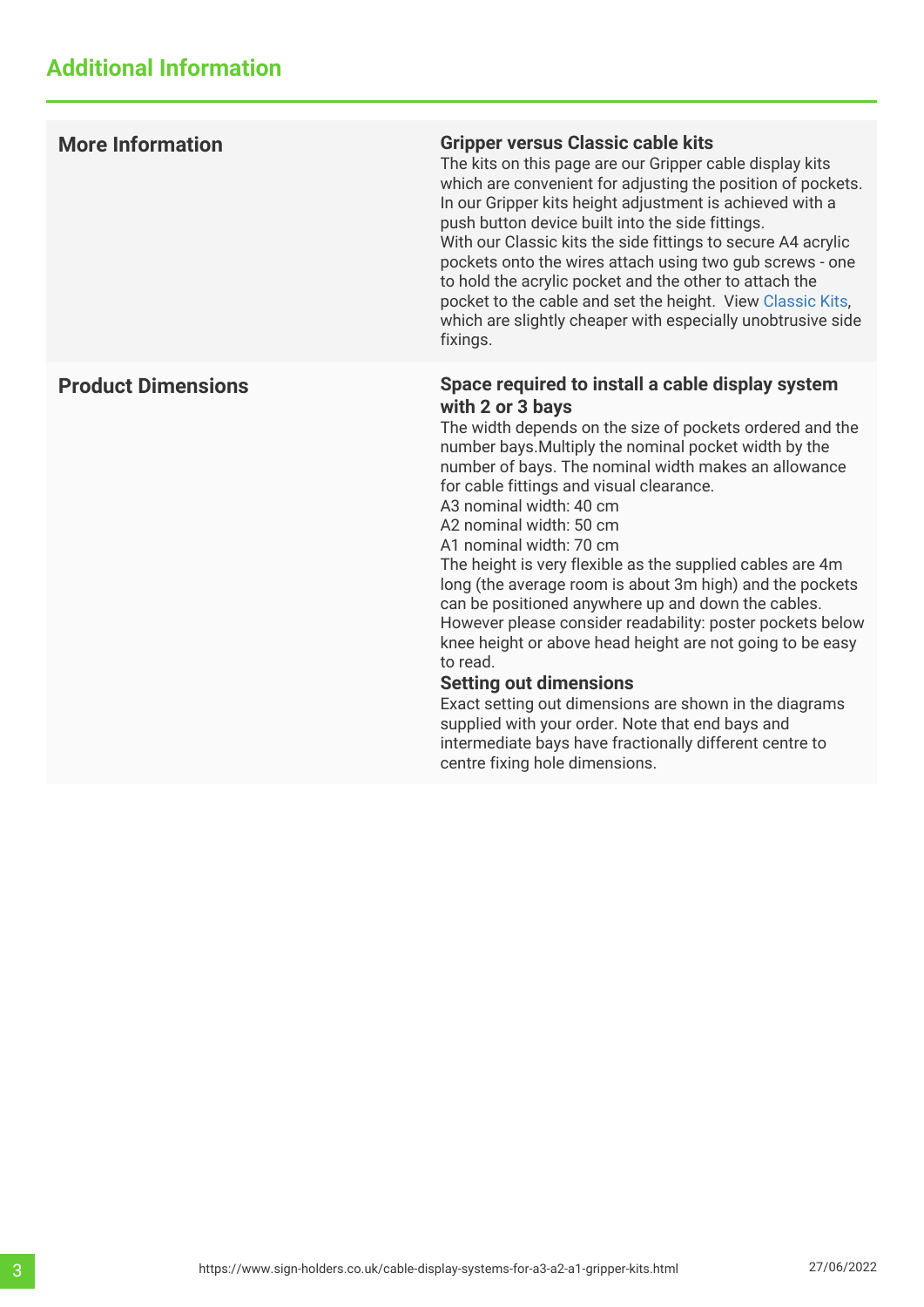#### **Assembly and Installation Installing cable displays**

Successful installation requires the ability to drill into walls, floors or ceilings with precision to ensure cables end up vertical and correctly spaced apart. Screws and plastic plugs are supplied for typical installations but the installer should be able to assess any special fixing requirements due to individual site circumstances. They should also be used to considering whether buried electric cables or pipes might cause issues. We suggest that installation is carried out by a trades person or competent DIYer.

#### **How anchors are fixed to wall, floor or ceiling**

Swivel anchors comprise a threaded circular base plate which is attached to the wall, floor or ceiling using a single screw, plus the main body which then twists onto the base plate. This provides a concealed fixing. The swivel feature means that the same fitments can be used on a vertical surface (wall) or horizontal surface (ceiling or floor) or angled surface (sloping ceiling).

#### **How cables are tensioned**

The supplied cables are 4m long 1.5mm diameter galvanised wire with a termination at one end. The wires are very strong provided that the top and bottom anchors are fixed securely into a wall or ceiling capable of providing a suitable anchoring point.

To achieve taut cables there is a threaded adjustment in the top anchor fitting - a threaded barrel containing a small spring to compensate for any cable stretch over time. Initially the cable should be pulled tight from the opposite end with a few threads showing at the top anchor. The cable is gripped by the bottom anchor which has a convenient in built cable gripper. Initial tension is achived by pulling taut. Final tension is achieved by winding up the threaded barrel at the top anchor. (The anchors can also be reversed to enable tensioning form the bottom if preferred).

The supplied cables are 4m long so normally there is excess cable to be trimmed off once the cables are all fitted and correctly tensioned. Always leave a short tail visible so cables can be re-tensioned if required.

#### **Tools typically required**

We supply all fittings and parts including allen keys and screws. The installer is likely to require the following tools: Tape measure and pencil

Sprit level and plumb line (plumb bob)

Electric drill and masonary drill bits

Cross-head screwdriver

Wire cutters to trim off excess cable. We sell [good quality](https://www.sign-holders.co.uk/hanging-wire-systems/fixings-and-components/wire-rope-cable-cutter.html) [wire cutters.](https://www.sign-holders.co.uk/hanging-wire-systems/fixings-and-components/wire-rope-cable-cutter.html)